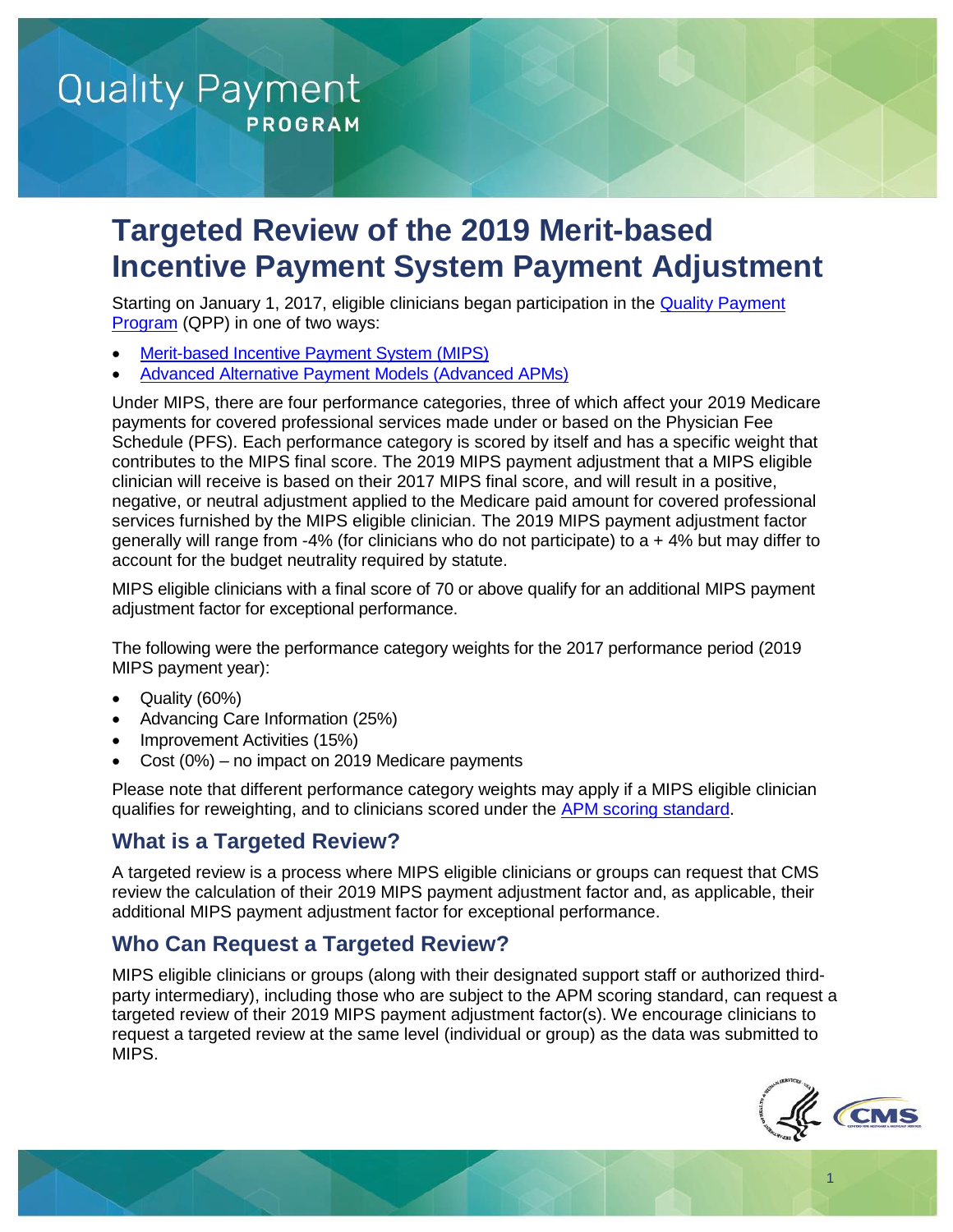

For example:

 • A MIPS eligible clinician who participated individually (submitted data under a specific TIN/NPI combination) would submit an individual request for that TIN/NPI combination because the payment adjustment would be based on the clinician's individual performance.

 A practice that participated as a group (submitted aggregated data under their TIN on behalf of all MIPS eligible clinicians in the practice) would submit a group request for that TIN because the MIPS payment adjustment would be the same for all the MIPS eligible clinicians identified as part of the practice for the 2017 performance period.

# **Why Would a Clinician Request a Targeted Review?**

 may wish to request a targeted review: The following are examples of circumstances under which a MIPS eligible clinician or group

- • A MIPS eligible clinician or group has supporting documentation indicating that measures or activities submitted during the submission period and used in the calculations of the MIPS final score and determination of the MIPS payment adjustment have calculation errors or data quality issues. These measures or activities could have been submitted with or without the assistance of a third-party intermediary.
- • A MIPS eligible clinician or group has supporting documentation indicating that certain errors were made, such as eligibility being wrongly assigned to the MIPS eligible clinician or group (e.g. the MIPS eligible clinician or group fell below the low-volume threshold and should not have received a payment adjustment).
- • A MIPS eligible clinician has supporting documentation indicating that they should qualify for automatic reweighting of performance categories due to the 2017 policy for extreme and uncontrollable circumstances.
- • A MIPS eligible clinician has supporting documentation indicating that they were erroneously excluded from the APM participation list and should have been scored under the APM scoring standard.

 Please note that this is not a comprehensive list of circumstances. We encourage all MIPS participants to submit a request if, after reviewing final performance feedback, they can provide supporting documentation that a targeted review of their MIPS payment adjustment factor (or additional MIPS payment adjustment factor) is warranted.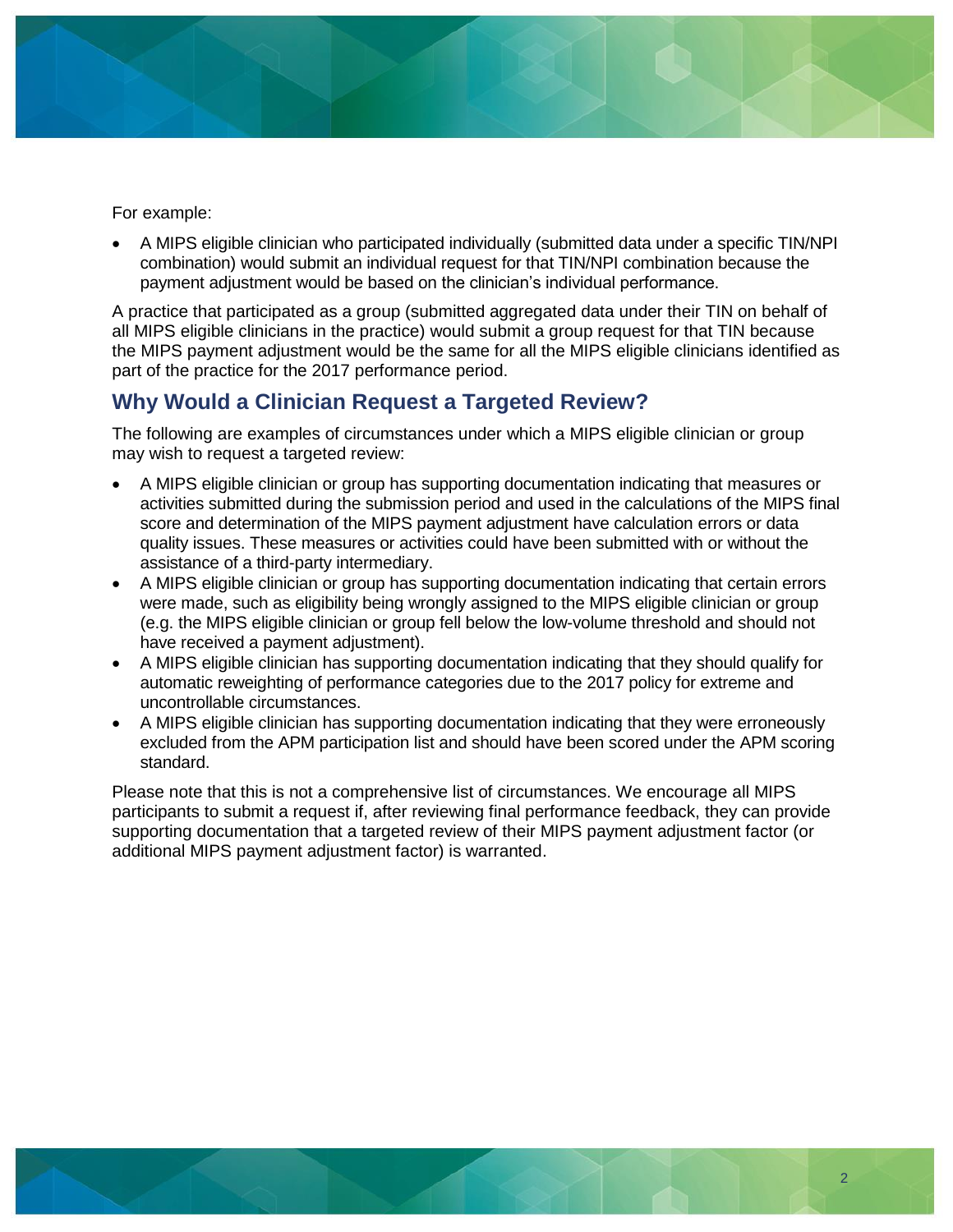

## **What is Beyond the Scope of a Targeted Review?**

 Please note that there are statutory limitations on administrative and judicial review; as such, there will be no targeted review of the following:

- 1. The methodology used to determine the amount of the MIPS payment adjustment factor and the amount of the additional MIPS payment adjustment factor and the determination of such amounts;
- 2. The establishment of the performance standards and the performance period;
- 3. The identification of measures and activities specified for a MIPS performance category and information made public or posted on the Physician Compare Internet Web site of the CMS; and
- 4. The methodology developed that is used to calculate performance scores and the calculation of such scores, including the weighting of measures and activities under such methodology.

Any request for a targeted review of these items will be denied.

#### **How Do I Request a Targeted Review?**

 MIPS eligible clinicians and groups can request a targeted review after reviewing their final performance feedback; targeted review requests will generally be submitted through the Quality Payment Program (QPP) portal (**gpp.cms.gov**). To sign into the QPP portal, users must have an Enterprise Identify Management (EIDM) account with the appropriate user role associated with the organization, individual clinician or group.

 The same EIDM roles that allowed MIPS eligible clinicians, groups and their designated support staff to submit data or view the data submitted on their behalf will allow them to review their final performance feedback and submit a targeted review request through the QPP portal. (Please refer to the **EIDM User Guide** or [EIDM ACO User Guide](https://www.cms.gov/Medicare/Quality-Payment-Program/Resource-Library/Enterprise-Identity-Data-Management-EIDM-ACO-User-Guide.pdf) in the [2017 QPP Resource Library.](https://www.cms.gov/Medicare/Quality-Payment-Program/Resource-Library/2017-Resources.html))

 Third-party intermediaries, such as qualified registries, health IT vendors and QCDRs, that don't have access to their clients' final performance feedback through the QPP portal will be able to request a targeted review on behalf of the MIPS eligible clinicians and groups they assist, if they have been authorized to do so. CMS will share a link to the targeted review request form with these designated entities through a targeted communication such as a listserv. Additional instructions for requesting a targeted review will be available in early summer.

# **When Can I Request Targeted Review?**

 Requests for a targeted review can be submitted immediately following the release of the 2019 MIPS payment adjustment factor, and if applicable, the additional MIPS payment adjustment factor. We anticipate final performance feedback, including these payment adjustment factors, will be available in July 2018. It's important to note that all projected scores displayed within the QPP system are considered in progress until final performance feedback is available. Please sign up for the QPP listserv ("Subscribe to Updates" at the bottom of any page on *gpp.cms.gov)*  to receive notifications about important QPP activities, including the availability of final performance feedback and the ability to request a targeted review.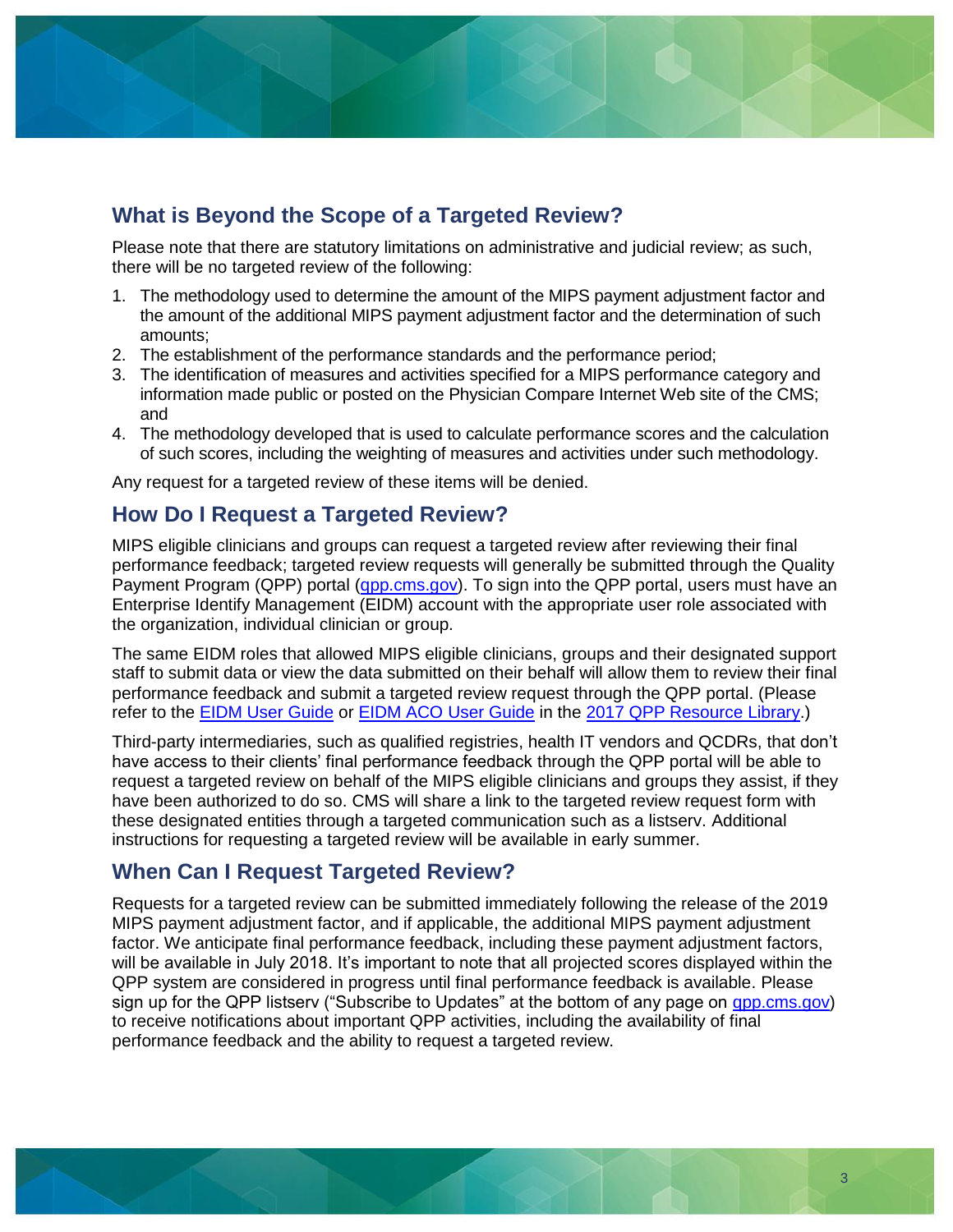

Requests can be submitted until 8:00 p.m. ET on October 11, 2018 but we strongly encourage everyone to **secure the necessary EIDM credentials** and submit a request as soon as possible. This will help to ensure payment adjustments are applied correctly from the start of the payment year.

# **What Should I Expect from a Targeted Review?**

Individual MIPS eligible clinicians, groups, support staff, or third-party intermediaries who submit valid requests for targeted review will be sent a confirmation email stating that CMS has received and will process the targeted review request. When evaluating a targeted review request, CMS may require documentation to support the request; documentation needs may vary according to the circumstances of the targeted review request.

Supporting documentation may include, but is not limited to:

- Supporting extracts from the MIPS eligible clinician's EHR
- Copies of performance data provided to a third-party intermediary by the clinician or group
- Copies of performance data submitted to CMS
- QPP Service Center ticket numbers
- Signed contracts or agreements between a clinician/group and a third-party intermediary
- APM participation agreements
- Partial QP election forms

 **NOTE:** Documentation must be received by CMS within 30 calendar days of CMS's initial request for the documentation.

 Each request for targeted review is reviewed based upon the information provided and requests for targeted review may be denied if the request is duplicative of another request or if it is not related to the calculation of the MIPS payment adjustment factor and the additional MIPS payment adjustment factor.

 If a targeted review request is denied, there will be no change to the MIPS final score or associated payment adjustment.

 If a request for targeted review is approved, the outcome will vary according to the specific circumstances under review. For example, CMS may determine that:

- • The clinician should have been excluded from MIPS and therefore is ineligible for a payment adjustment,
- • The weights of certain performance categories within the final score should be redistributed (for example, if a performance category should have been weighted at zero), or
- • A performance category score needs to be recalculated in accordance with the scoring methodology for the affected category (if technically feasible).

 If a targeted review request is approved, the final score and associated payment adjustment will be updated, if applicable; we will attempt to recalculate performance category scores and final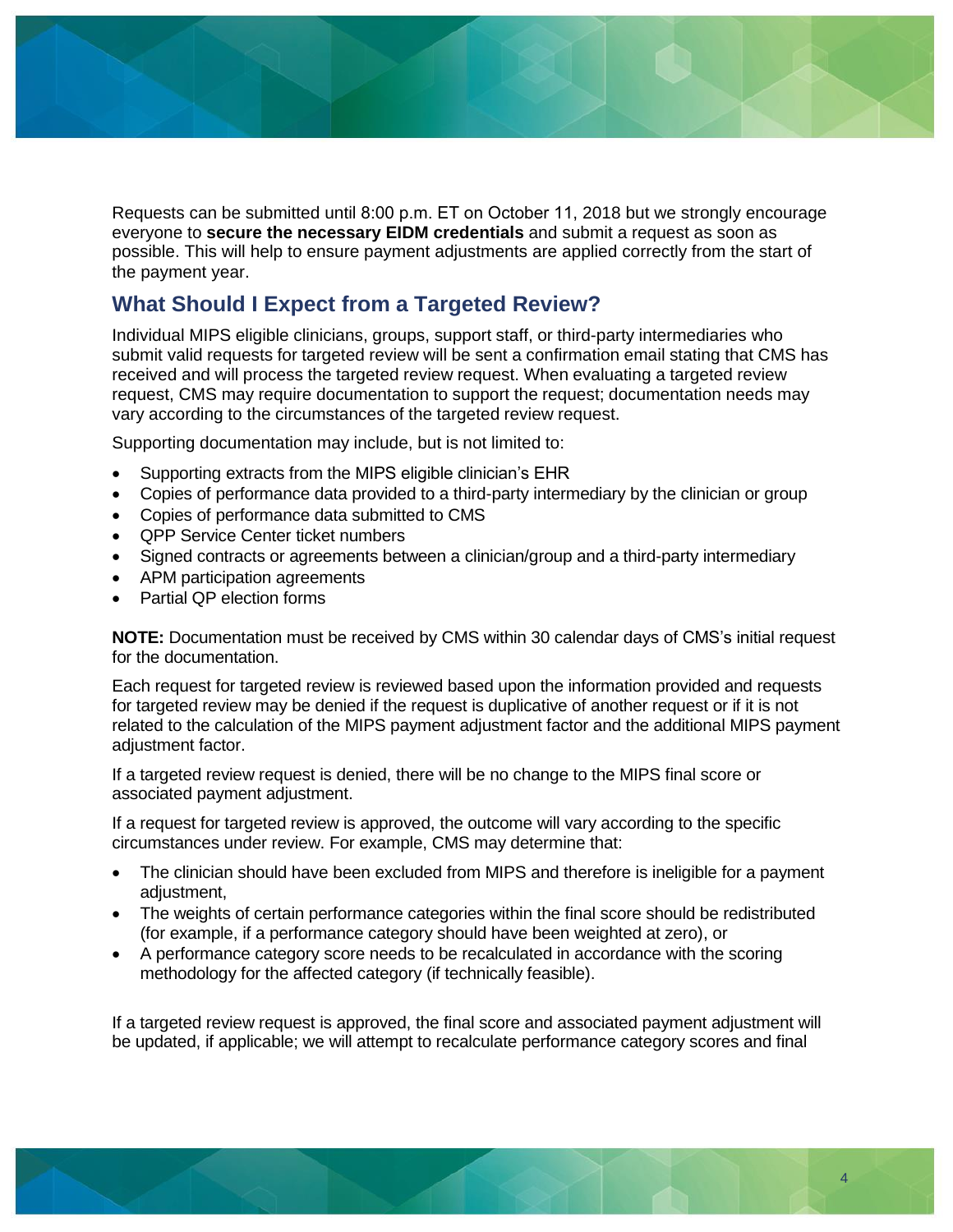

 scores to the extent possible based on data previously submitted. Targeted review outcomes will be sent via email to the submitter, while specific changes to performance category scores, final scores and MIPS payment adjustments will be communicated through updated performance feedback. Performance feedback will be updated in the **QPP portal** as soon as technically feasible. (APM entities will receive updated performance feedback through their model teams.)

#### **NOTE: Targeted review decisions are final and there will be no further review.**

### **Targeted Review Quick Facts**

- Targeted review requests must be submitted no later than 8:00 p.m. ET on **October 11, 2018**.
- To access performance feedback and request a targeted review through the QPP portal, MIPS eligible clinicians and groups (or their designated support staff) must have an EIDM account and appropriate role (same as for data submission). EIDM credentials should be secured as soon as possible to ensure timely processing of targeted reviews.
	- o With the exception of Medicare Shared Savings Program and Next Generation ACOs, MIPS APM Entities and participants will not be able to access their MIPS performance feedback by logging into qpp.cms.gov, and therefore will not need EIDM accounts. If applicable, MIPS performance feedback will be provided through their specific APM team.
- Each targeted review request is evaluated on a case-by-case basis, based on the circumstances described in the request, such as:
	- o Submission issues
	- o Eligibility issues
	- o Measure(s) issues
	- o APM scoring standard issues
- Supporting documentation must be received by CMS within 30 calendar days of CMS's initial request for the documentation.
- Targeted reviews include MIPS data submitted by April 3, 2018 (8pm EST), for the 2017 MIPS performance period (January 1, 2017 through December 31, 2017).
- For clinicians who submitted their quality measures via claims, only claims that were submitted with quality-data codes (QDC) for the 2017 performance period, and processed by March 1, 2018, will be included in the analysis for the 2019 MIPS payment adjustment determination.
- Targeted review decisions are final and not eligible for further review.